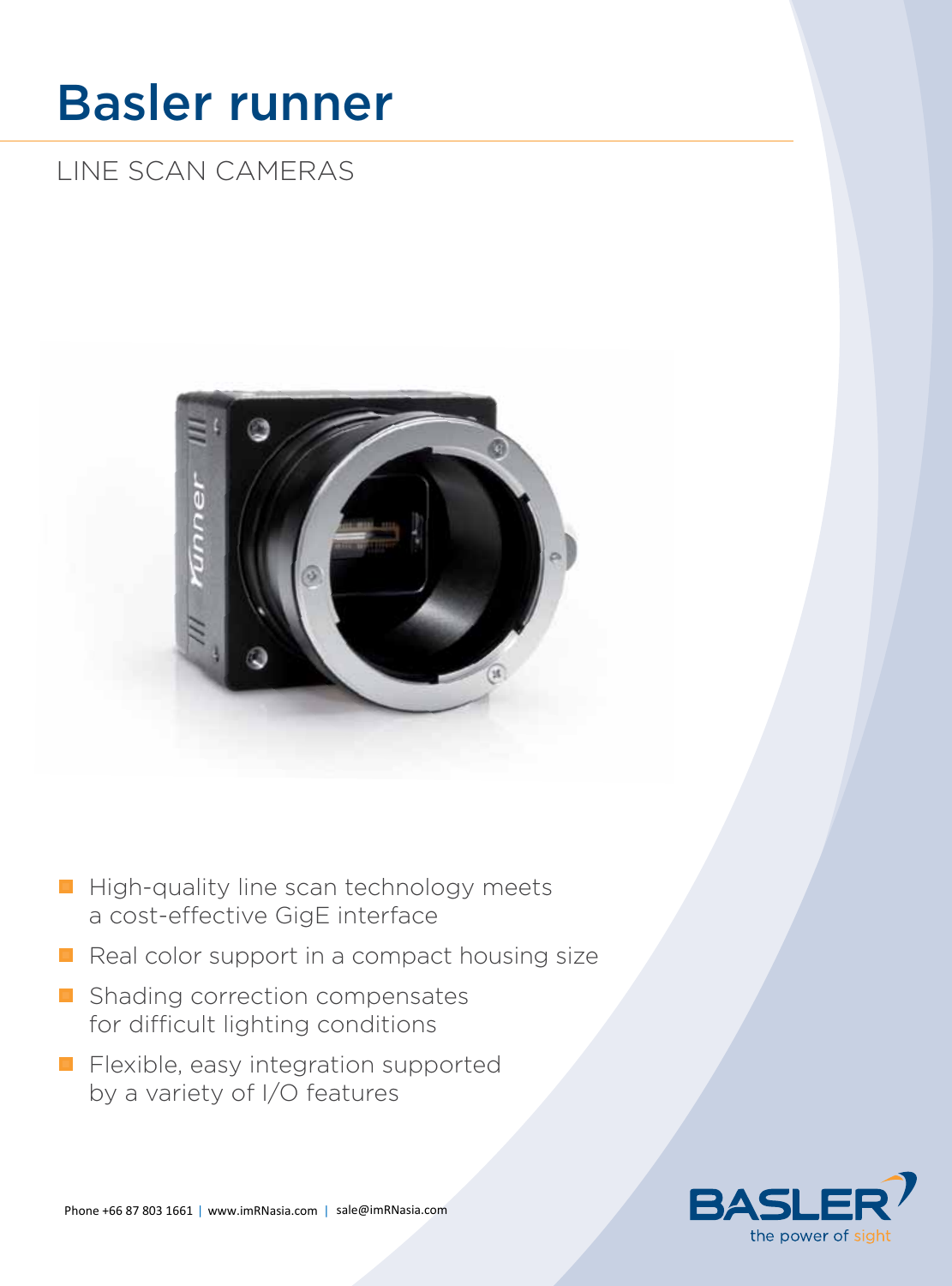### oVERVIEW

#### Proven Image Quality and Easy to Use Without a Frame Grabber

The Basler runner family is a line scan series that combines high quality line scan technology with Gigabit Ethernet (GigE) interface technology. Proven image quality and an easy-to-use GigE interface make the runner family a perfect solution for a wide variety of applications. With the GigE interface, it's simple and straightforward for the user to adapt a camera to their system, to acquire their first images, and to adjust the camera's parameter settings to obtain the best results for their particular application. And because a Camera Link frame grabber and cables are not needed with runner cameras, a GigE line scan bundle is a highly cost-effective solution.



#### **runner Monochrome Sensor Technology**

The monochrome version of the runner is equipped with a single-line CCD sensor that has a square, 10 um x 10 um pixel size. This provides exceptional sensitivity and dynamic range, as reflected by the availability of video output formats up to 12 bits.

#### **runner Color Sensor Technology**

The ruL2098-10gc incorporates a tri-linear sensor with three separate light-sensitive lines to collect red, green, and blue information. A built-in spatial correction capability can be used to compensate for the small space between each of the sensor's lines, resulting in a true RGB image in a wide variety of applications.

Basler runner cameras are an ideal fit for a variety of applications including web inspection (wood, paper, foil, etc.), surface inspection (printed circuit boards, flat panels and displays, semiconductors, etc.), document scanning and postal sorting, or food inspection.

### Your benefits include:

- More than 100 megabytes of data per second and up to 100 meter cable length with GigE
- $\blacksquare$  Reliable, high-bandwidth data transfer at the lowest CPU load with the pylon driver package
- Superior image quality improves your image processing results
- $\blacksquare$  Optimum image quality without the need for an expensive matched lens, providing you with an affordable solution for color imaging
- Use of a tri-linear sensor results in a very compact camera, reducing the space needed in your installation
- Simple integration environment provided by runner's flexible I/O capabilities (general purpose I/O), for example to transfer the trigger signal to another runner camera operating in parallel
- **LED** indicators and test image generation capabilities reduce your integration time and aid troubleshooting
- **Broad variety of software features, such as** the Multiplier and Divider to modify the incoming trigger signals and ensure that the camera is operating at the correct line speed
- An integrated spatial correction feature combines pixel data from the lines in the sensor eliminating the need for computer resources to perform this task
- Very attractive price/performance ratio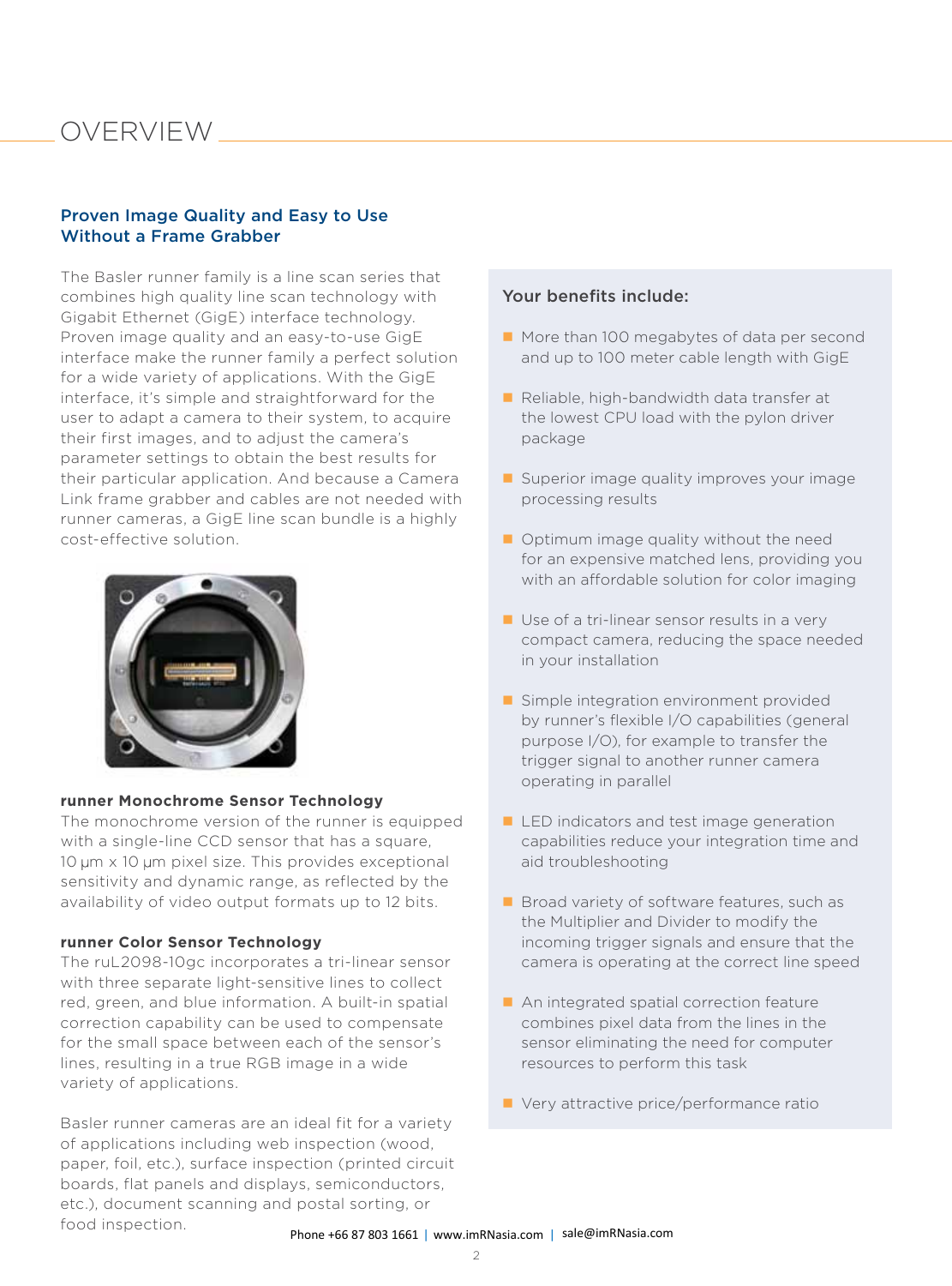### TECHNICAL DETAILS

| <b>Specifications</b>                |                                            |              |              |                                        |
|--------------------------------------|--------------------------------------------|--------------|--------------|----------------------------------------|
| <b>Basler runner</b>                 | ruL2048-10gm                               | ruL2048-19gm | ruL2048-30gm | ruL2098-10gc                           |
| <b>Camera</b>                        |                                            |              |              |                                        |
| Sensor Size                          | 2048 pixels                                |              |              | 2098 pixels per line                   |
| Sensor                               | Thompson TH7814A linear monochrome CCD     |              |              | Kodak KLI-2113<br>tri-linear color CCD |
| Pixel Size                           | 10 µm x 10 µm                              |              |              | 14 µm x 14 µm                          |
| Max Line Rate                        | 9.7 kHz                                    | 18.7 kHz     | 29.2 kHz     | 9.2 kHz                                |
| Interface                            | Gigabit Ethernet                           |              |              |                                        |
| Pixel Bit Depths                     | Selectable 8 bit or 12 bit                 |              |              |                                        |
| Video Output Format                  | Mono 8, Mono 12, Mono 12 Packed            |              |              | RGB 8, RGB 12,<br>YUV 4:2:2            |
| Syncronization                       | Via external signal or software            |              |              |                                        |
| <b>Exposure Control</b>              | Trigger width, timed, or off               |              |              |                                        |
| <b>Mechanical / Electrical</b>       |                                            |              |              |                                        |
| Housing Size $(L \times W \times H)$ | 54.5 mm x 62.0 mm x 62.0 mm                |              |              |                                        |
| Housing Temperature                  | Up to 50 °C                                |              |              |                                        |
| Lens Mount                           |                                            | C or F-mount |              | F or V-mount                           |
| Digital I/O                          | 3 in / 2 out or direct encoder input       |              |              |                                        |
| Power Requirements                   | 12 VDC (±10%)                              |              |              |                                        |
| Power Consumption (typical)          | 6.5 W                                      | 7.5 W        | 8.5 W        | 5.1 W                                  |
| Weight (typical)                     | 235q                                       |              |              |                                        |
| Conformity                           | CE, FCC, IP 30, RoHS, GenICam, GigE Vision |              |              |                                        |

### Dimensions (in mm)

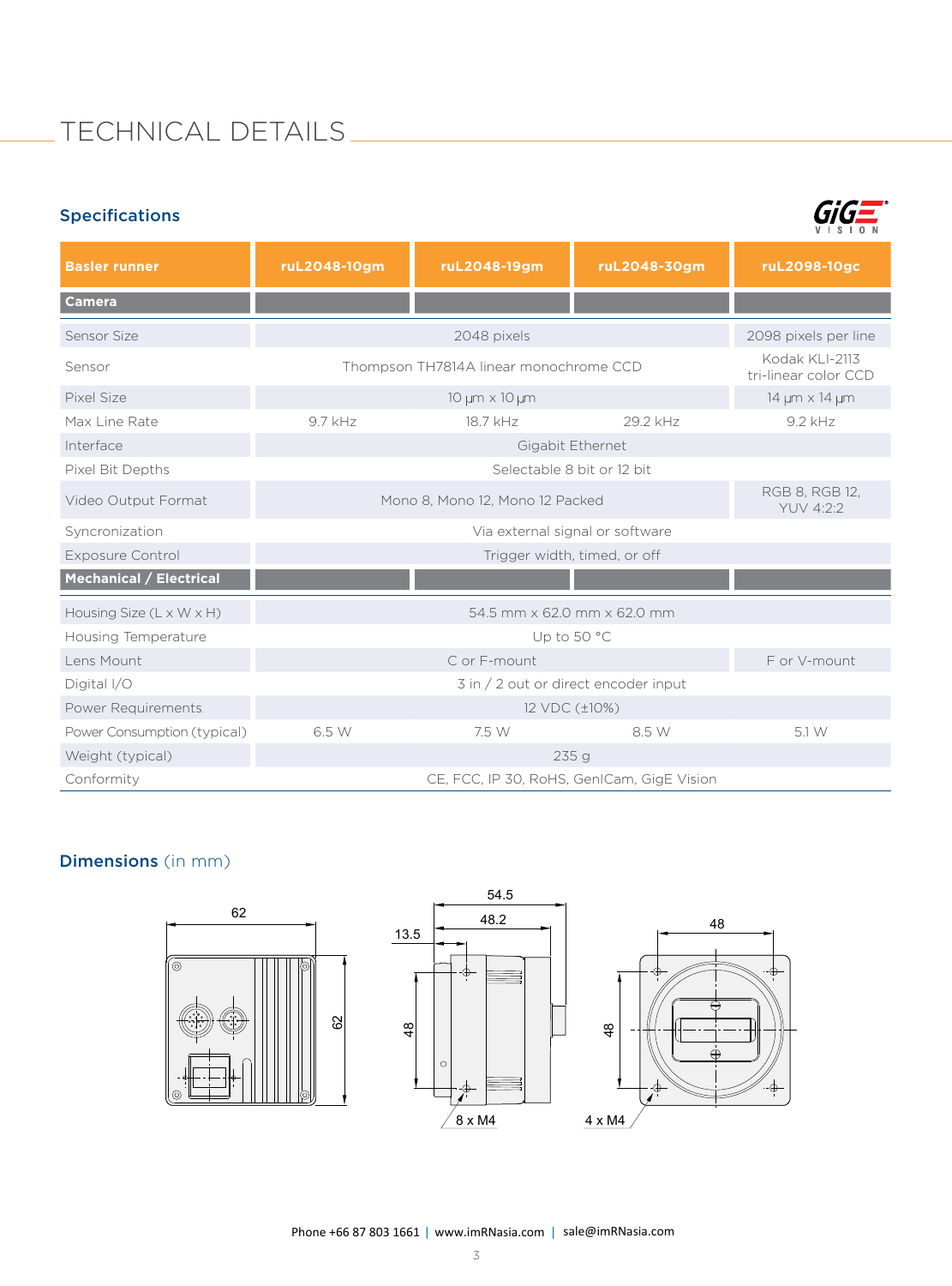### oThER INFoRMATIoN

### Gigabit Ethernet



Gigabit Ethernet (GigE) cameras are the right choice for data rates of up to 100 MB/s and a maximum cable length of 100 meters. They make complex setups with several cameras very simple. In addition to the physical interface defined by the Gigabit Ethernet standard (among others), the especially clear and logical implementation of the GigE Vision Standard supports easy integration in all image processing programs via the use of software libraries. Also, because the exchange of GigE Vision compatible cameras can be performed without changing the application software, new investments and follow-up costs can be estimated and well-planned with cameras based on the GigE Vision Standard.

#### How Does Basler Measure and Define Image Quality?



Basler is leading the effort to standardize image quality and sensitivity measurement for cameras and sensors. We are giving the EMVA 1288 standard our strongest support because it describes a unified method to measure, compute, and present the specification parameters for cameras and image sensors. Our cameras are characterized and measured in 100% compliance with the EMVA 1288 standard. Measurement reports can be downloaded from our website.

### How Does Basler Ensure Superior Quality and Reliable High Performance?

Our approach to quality assurance is rigorous: we continually audit all facets of our business to guarantee performance, increase efficiency and reduce costs for our customers. We are compliant with all major quality standards including ISO9001, CE, RoHS, and more. To ensure consistently high product quality, we employ several quality inspection procedures during manufacturing.

Every Basler camera is subjected to exhaustive optical and mechanical tests before leaving the factory. We have developed a unique combination of optics, hardware, and software tools that can quickly and efficiently calibrate a camera and measure its performance against a set of standard performance criteria. Regardless of what technology or camera model you choose you can be assured of consistent performance.

### 3-Year Warranty

Basler offers a 3-year warranty for our cameras. We make this unprecedented promise because we have unparalleled confidence in our products. We continually reinvest in research, development and superior manufacturing capabilities so that our customers can fully rely on the products we manufacture.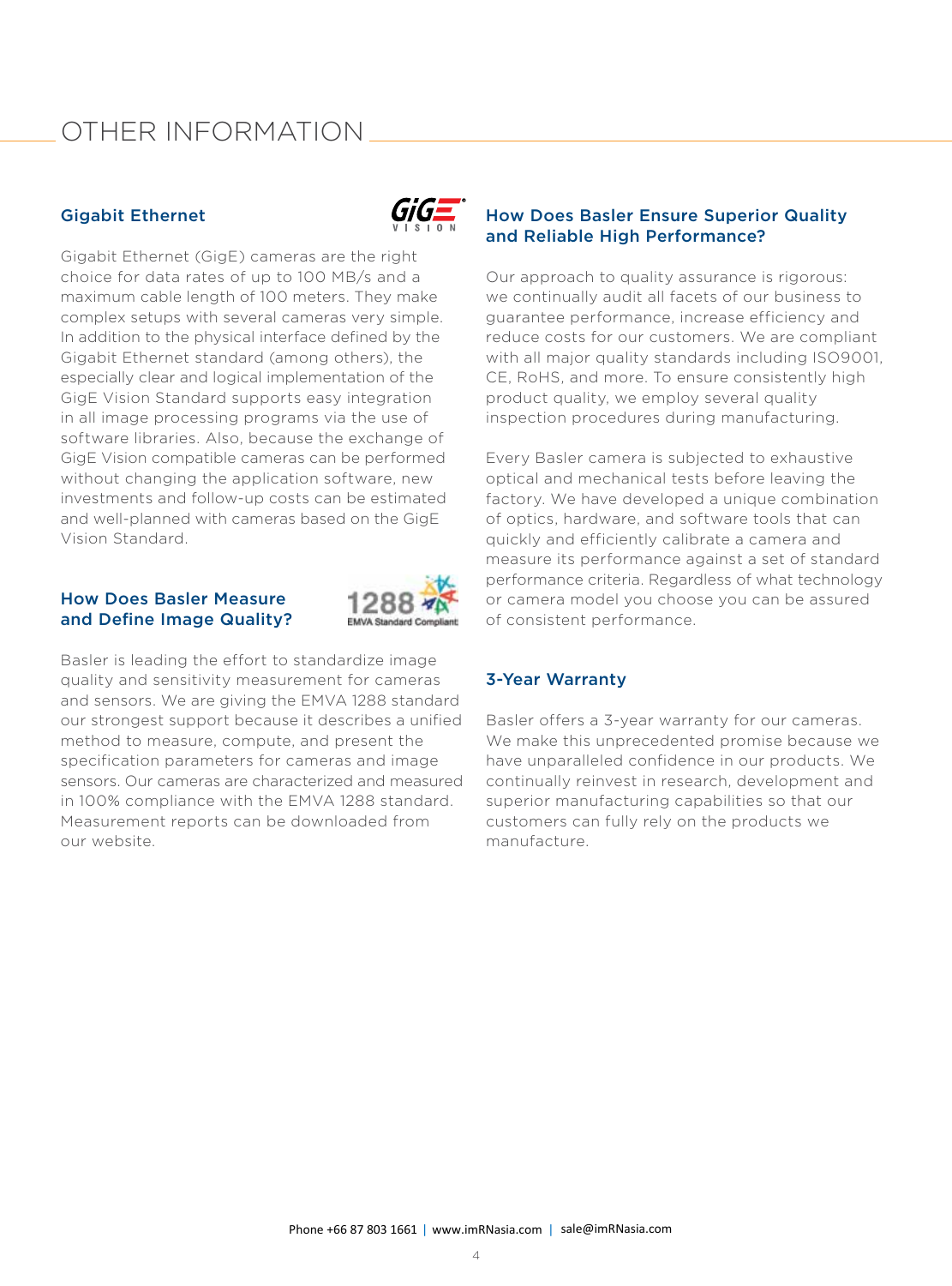### SoFTWARE

#### Basler pylon Driver Package

The pylon driver package operates with all Basler line scan and area scan cameras. It offers stable, reliable and flexible data exchange between Basler cameras and PCs, at a very low CPU load.



The internal architecture of the pylon driver package is based on GenICam Technology, which offers you easy access to the newest camera models and the latest features. Changes to an existing camera device in your application essentially become a plug-andplay process.

The pylon **USB3 Vision Driver** fully supports the USB3 Vision standard. It allows Basler USB 3.0 cameras to use the full speed and bandwidth of USB 3.0 for image transmission while reducing resource load and using off-the-shelf hardware components.

The pylon **GigE Vision Performance Driver** quickly separates incoming packets carrying image data from other traffic on the network and makes the data available for use by your vision application while requiring the lowest CPU resources. This driver can only be used with network cards that include specific Intel chipsets. The pylon **GigE Vision Filter Driver** supports all kinds of hardware, common GigE network cards, and GigE ports on your motherboard as well.

The pylon **IEEE 1394b Driver** gives you access to a well-established interface technology, and the pylon **Camera Link Configuration Driver** offers comfortable access to all camera parameters of Basler's latest Camera Link families ace, aviator, and racer.

The pylon Viewer offers you a convenient application for testing and evaluating Basler cameras. The pylon SDK supports any type of application development. The pylon package contains the following main modules. Each one can be individually selected/ unselected during the installation process, preventing the installation of unneeded modules on your system.

- **USB3 Vision Driver**
- GigE Vision Filter Driver
- GigE Vision Performance Driver
- **IEEE 1394 Driver**
- Camera Link Serial Communication Driver
- **pylon Viewer**
- pylon SDK for all cameras; C, C++, .NET (C#, VB.NET, ...), and VB6 (the 'pylon for Linux' version only supports the GigE interface via a C++ API)